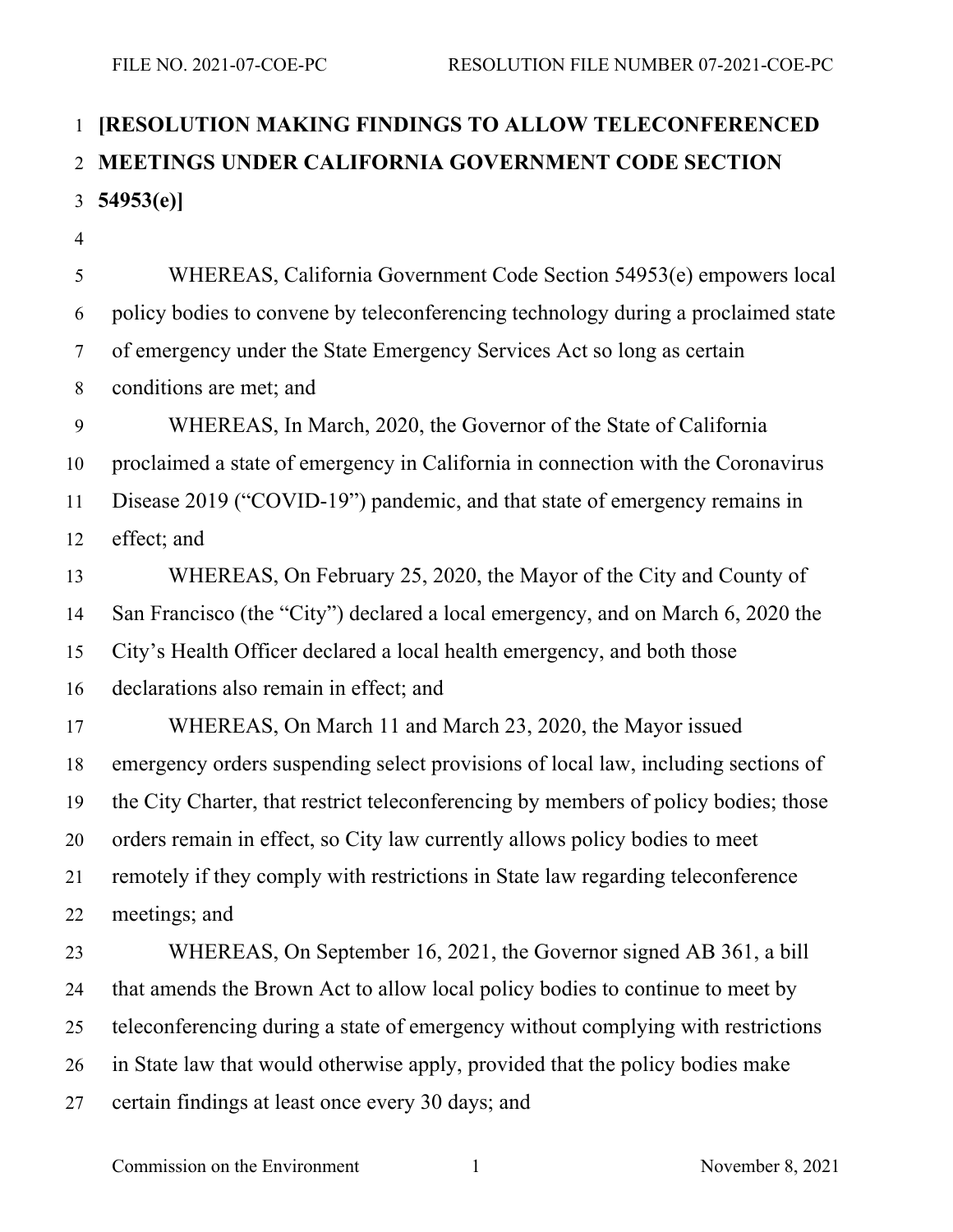WHEREAS, While federal, State, and local health officials emphasize the critical importance of vaccination and consistent mask-wearing to prevent the spread of COVID-19, the City's Health Officer has issued at least one order (Health Officer Order No. C19-07y, available online at www.sfdph.org/healthorders) and one directive (Health Officer Directive No. 2020-33i, available online at www.sfdph.org/directives) that continue to recommend measures to promote physical distancing and other social distancing measures, such as masking, in certain contexts; and WHEREAS, The California Department of Industrial Relations Division of Occupational Safety and Health ("Cal/OSHA") has promulgated Section 3205 of Title 8 of the California Code of Regulations, which requires most employers in California, including in the City, to train and instruct employees about measures that can decrease the spread of COVID-19, including physical distancing and other social distancing measures; and

 WHEREAS, Without limiting any requirements under applicable federal, state, or local pandemic-related rules, orders, or directives, the City's Department of Public Health, in coordination with the City's Health Officer, has advised that for group gatherings indoors, such as meetings of boards and commissions, people can increase safety and greatly reduce risks to the health and safety of attendees from COVID-19 by maximizing ventilation, wearing well-fitting masks (as required by Health Officer Order No. C19-07), using physical distancing where the vaccination status of attendees is not known, and considering holding the meeting remotely if feasible, especially for long meetings, with any attendees with unknown vaccination status and where ventilation may not be optimal; and WHEREAS, On July 31, 2020, the Mayor issued an emergency order that, with limited exceptions, prohibited policy bodies other than the Board of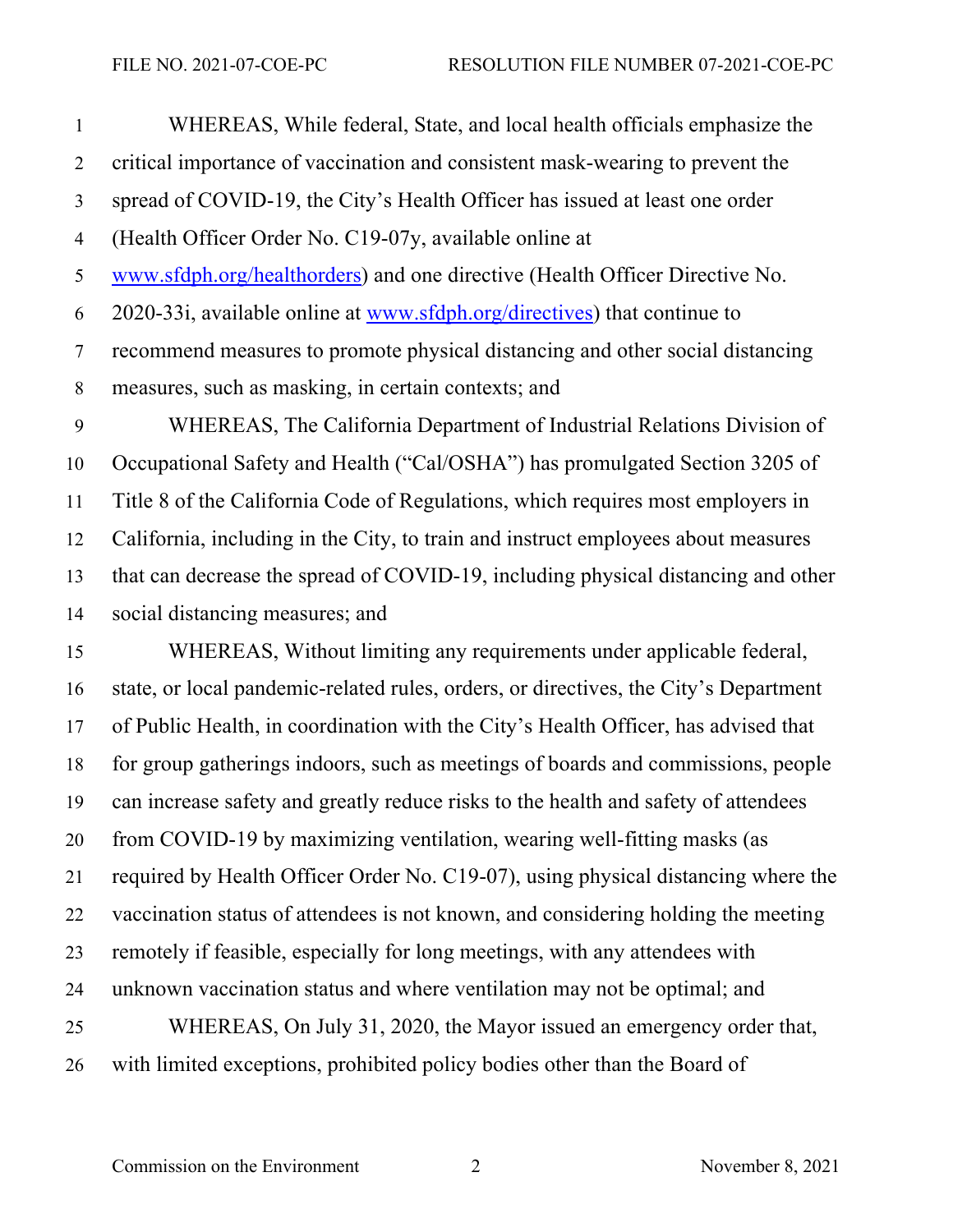| $\mathbf{1}$   | Supervisors and its committees from meeting in person under any circumstances,     |
|----------------|------------------------------------------------------------------------------------|
| $\overline{2}$ | so as to ensure the safety of policy body members, City staff, and the public; and |
| $\overline{3}$ | WHEREAS, The Commission on the Environment Policy Committee has                    |
| $\overline{4}$ | met remotely during the COVID-19 pandemic and can continue to do so in a           |
| 5              | manner that allows public participation and transparency while minimizing health   |
| 6              | risks to members, staff, and the public that would be present with in-person       |
| $\tau$         | meetings while this emergency continues; now, therefore, be it                     |
| $8\,$          | RESOLVED, That the Commission on the Environment Policy Committee                  |
| 9              | finds as follows:                                                                  |
| 10             | 1. As described above, the State of California and the City remain in a state of   |
| 11             | emergency due to the COVID-19 pandemic. At this meeting, the                       |
| 12             | Commission on the Environment Policy Committee has considered the                  |
| 13             | circumstances of the state of emergency.                                           |
| 14             | 2. As described above, State and City officials continue to recommend              |
| 15             | measures to promote physical distancing and other social distancing                |
| 16             | measures, in some settings.                                                        |
| 17             | 3. As described above, because of the COVID-19 pandemic, conducting                |
| 18             | meetings of this body in person would present imminent risks to the safety         |
| 19             | of attendees, and the state of emergency continues to directly impact the          |
| 20             | ability of members to meet safely in person; and, be it                            |
| 21             | FURTHER RESOLVED, That for at least the next 30 days meetings of the               |
| 22             | Commission on the Environment Policy Committee will continue to occur              |
| 23             | exclusively by teleconferencing technology (and not by any in-person meetings or   |
| 24             | any other meetings with public access to the places where any policy body member   |
| 25             | is present for the meeting). Such meetings of the Commission on the Environment    |
| 26             | Policy Committee that occur by teleconferencing technology will provide an         |
| 27             | opportunity for members of the public to address this body and will otherwise      |